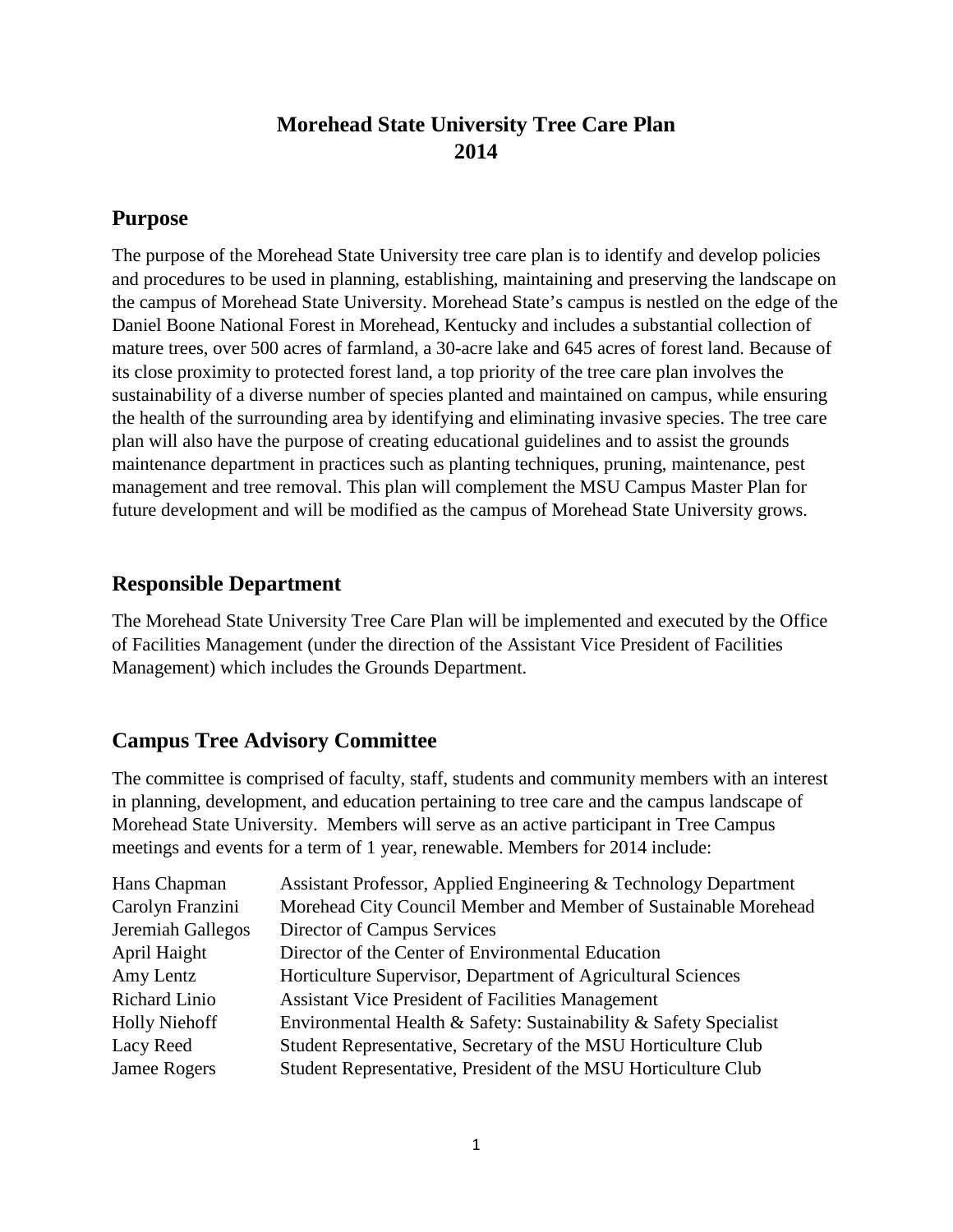## **Campus Tree Care Policies**

#### **Planting Guidelines**

#### Species Selection

Morehead State University is located in Horticultural Zone 6 and all trees should be hardy to this zone. All newly planted trees must be approved by Morehead State University. New trees and shrubs should be determined to be widely adaptable to growing conditions in Morehead, KY. Final selection of campus trees should be based upon the physical characteristics of the site or location (sun/shade, soils, utilities, etc.), native environment (wetland, lowland, or upland), function, ease of maintenance, longevity, ornamental characteristics and consistency with the planting concepts as outlined in the 2014 Morehead State University Campus Master Plan.

The following shade, flowering/ornamental, and evergreen trees are recommended for future planting, according to the 2014 Morehead State University Campus Master Plan:

#### **Shade Trees**

Willow Oak Pin Oak Imperial or Skyline Honeylocust Black Gum 'Bloodgood' or 'Liberty' London Planetree Ginko (male cultivars) Chestnut Oak Southern Red Oak Scarlet Oak White Oak Laurel Oak Shumard Oak Shingle Oak Tulip Poplar 'October Glory' Red Maple 'Legacy' or 'Green Mountain' Sugar Maple Bald Cypress Southern Magnolia American Holly American Beech

**Small Flowering and Ornamental Trees** Kousa Dogwood Japanese or Zumi Flowering Crab Apple Saucer Magnolia 'Autumn Brilliance' Serviceberry Sweetbay Magnolia Flowering Dogwood Eastern Redbud American Hornbeam Heritage River Birch Yellowwood Star Magnolia

**Evergreen Trees** White Pine American Holly Southern Magnolia Foster Holly Carolina Hemlock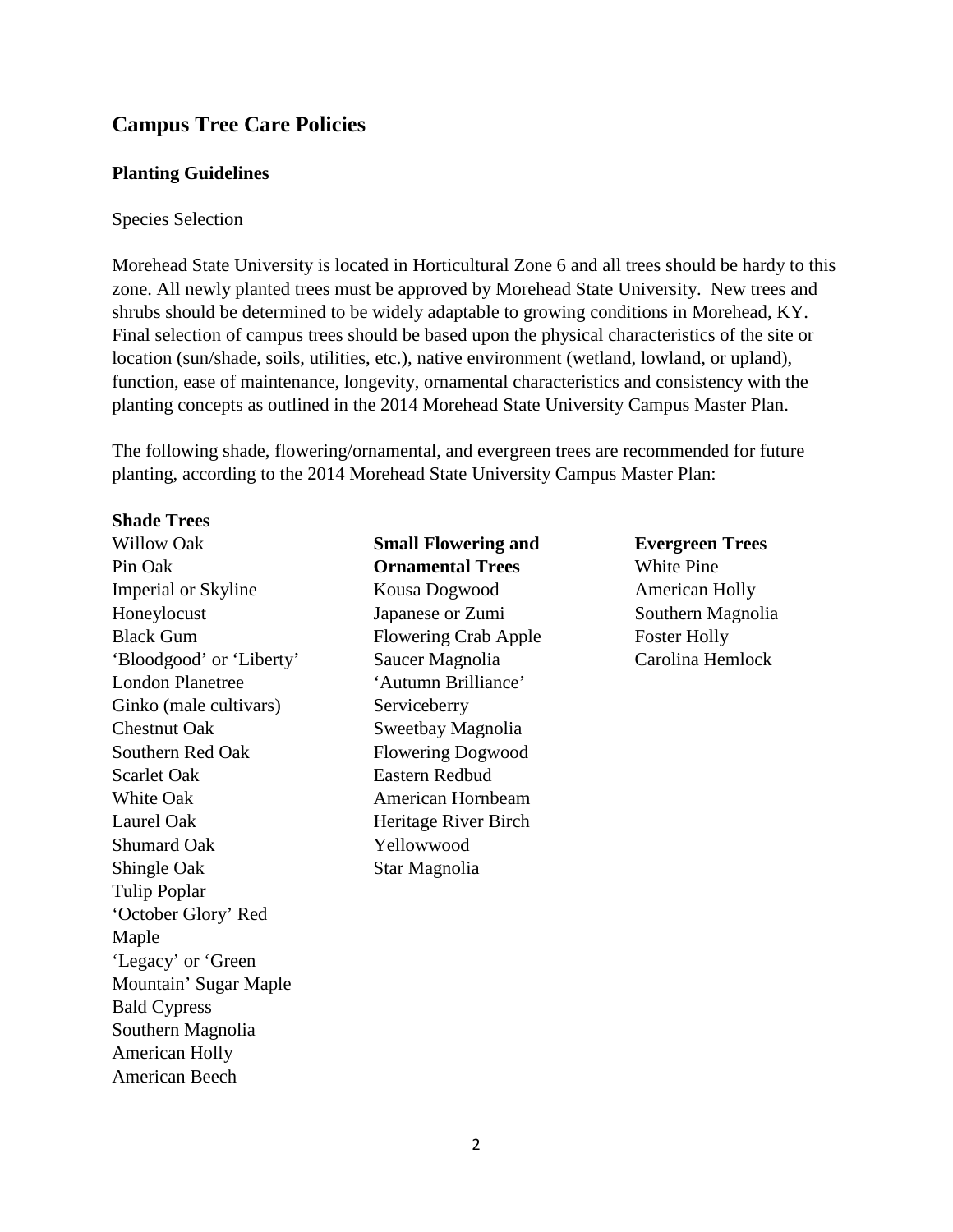The first trees to be considered for use should be native to the state of Kentucky. In the interest of educational needs and species diversity, trees and shrubs that are not native may be used, however, those listed as invasive by The Kentucky Exotic Pest Plant Council, the Kentucky affiliate of the Southeast Exotic Pest Plant Council (see Table 2) should be avoided if at all possible.

The following trees are listed as native to the State of Kentucky (University of Kentucky, Department of Horticulture Website- http://www.uky.edu/hort/Native-Trees-of-Kentucky):

#### Table 1 - Native Trees of Kentucky

Allegheny Serviceberry - Amelanchier laevis American Beech - Fagus grandifolia American Holly - Ilex opaca American Hophornbeam - Ostrya virginiana American Hornbeam - Carpinus caroliniana American Linden - Tilia americana Bald Cypress - Taxodium distichum Bigleaf Magnolia - Magnolia macrophylla Black Cherry - Prunus serotina Black Locust - Robinia pseudoacacia Black Oak - Quercus velutina Black walnut - Juglans nigra Black Gum - Nyssa sylvatica Blue Ash - Fraxinus quadrangulata Bur Oak - Quercus macrocarpa Chestnut Oak - Quercus prinus Chinkapin Oak - Quercus muehlenbergii Cockspur Hawthorn - Crataegus crus-galli Common Witchhazel - Hamamelis virginiana Cucumbertree Magnolia - Magnolia acuminata Downy Serviceberry - Amelanchier arborea Eastern Hemlock - Tsuga canadensis Eastern Redbud - Cercis canadensis Eastern White Pine - Pinus strobus Flowering Dogwood - Cornus florida Fringetree - Chionanthus virginicus Green Hawthorn - Crataegus viridis Green Ash - Fraxinus pennsylvanica Honeylocust - Gleditsia triacanthos Kentucky Coffeetree - Gymnocladus dioicus Mountain Silverbell - Halesia tetraptera Mountain Stewartia - Stewartia ovata Northern Catalpa - Catalpa speciosa

Northern Red Oak - Quercus rubra Ohio Buckeye - Aesculus glabra Pagoda Dogwood - Cornus alternifolia Pawpaw - Asimina triloba Pecan - Carya illinoinensis Persimmon - Diospyros virginiana Pignut Hickory - Carya glabra Pin Oak - Quercus palustris Red Buckeye - Aesculus pavia Red Maple - Acer rubrum River Birch - Betula nigra Sassafras - Sassafras albidum Scarlet Oak - Quercus coccinea Shagbark Hickory - Carya ovata Shadblow Serviceberry - Amelanchier canadensis Shellbark Hickory - Carya laciniosa Shingle Oak - Quercus imbricaria Sourwood - Oxydendrum arboreum Sugar Hackberry - Celtis laevigata Sugar Maple - Acer saccharum Sweet Birch - Betula lenta Sweetgum - QLiquidambar styraciflua Sycamore - Platanus occidentalis Tulip Poplar - Liriodendron tulipifera Umbrella magnolia - Magnolia tripetala Virginia Pine - Pinus virginiana White Ash - Fraxinus americana White Oak - Quercus alba Willow Oak - Quercus phellos Yellow Buckeye - Aesculus flava Yellowwood - Cladrastis kentukea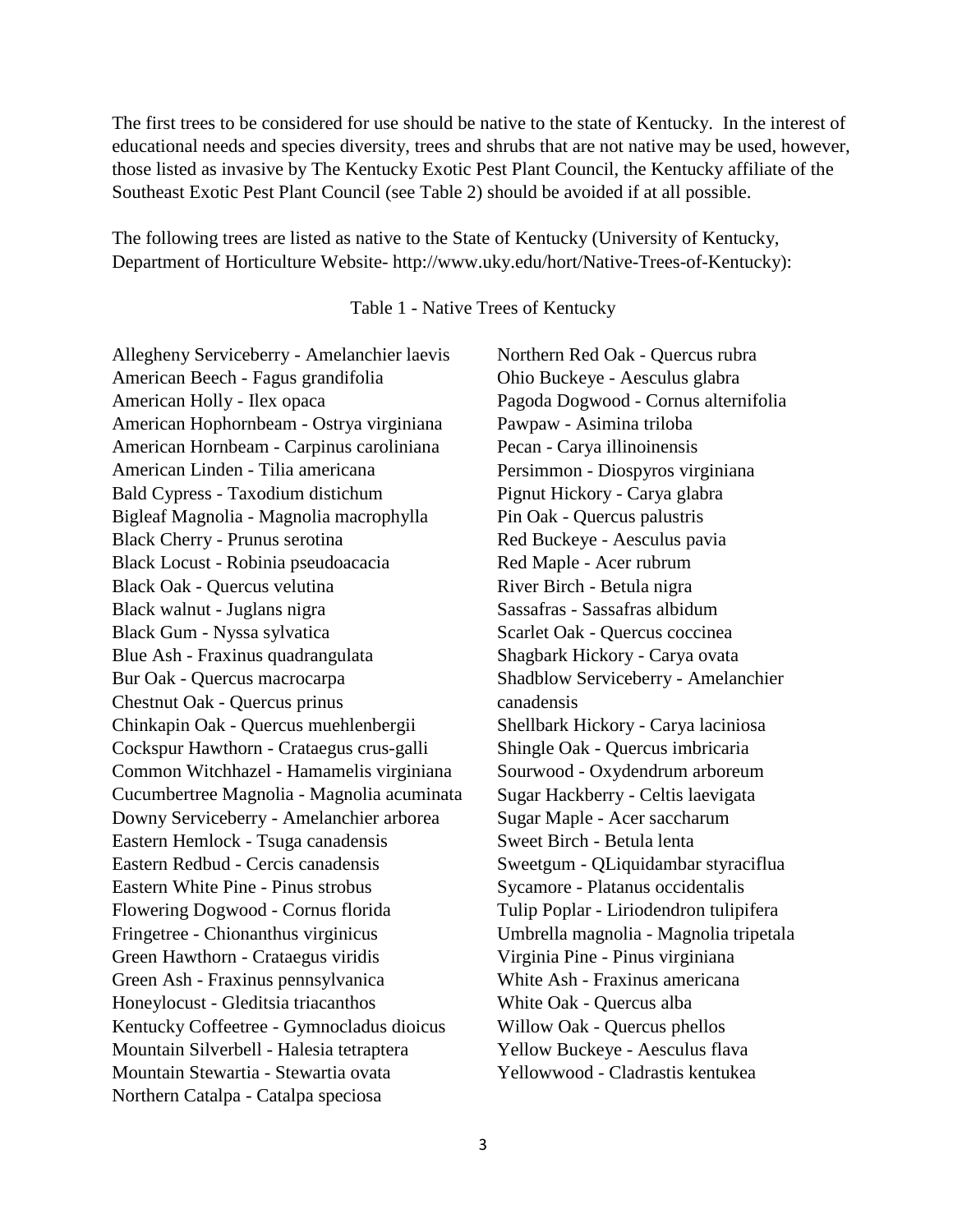The following tree (and shrub) species are listed as invasive in the state of Kentucky for 2013 by the Kentucky Exotic Pest Plant Council (http://www.se-eppc.org/ky/KYEPPC\_2013list.pdf). These are labeled as "severe threat" and are defined as invasive species which can easily spread into native plant communities and displace native vegetation, which are or could become widespread in the state. Those listed as severe threat are prohibited from future planting at Morehead State University unless using a proven non-invasive cultivar. Existing trees on campus which appear on the list should be slated for removal.

#### Table 2 – Exotic Invasive Plants of Kentucky, Severe Threat \*listed as Kentucky's Least Wanted Plant (2000-2014)

| Tree of Heaven                           | Ailanthus altissima                  |
|------------------------------------------|--------------------------------------|
| Porcelain Berry                          | Ampelopsis brevipedunculata*         |
| <b>Oriental Bittersweet</b>              | Celastrus orbiculatus*               |
| <b>Leatherleaf Clematis</b>              | Clematis terniflora*                 |
| Crown Vetch                              | Coronilla varia (Securigera varia)*  |
| <b>Autumn Olive</b>                      | Elaeagnus umbellate*                 |
| Burning Bush (except Rudy Haag cultivar) | Euonymus alatus*                     |
| Wintercreeper                            | Euonymus fortunei*                   |
| Privet                                   | Ligustrum sinense and L. vulgare*    |
| Japanese Honeysuckle                     | Lonicera japonica                    |
| <b>Bush Honeysuckles</b>                 | Lonicera maackii, L. fragrantissima* |
| Moneywort                                | Lysimachia nummularia                |
| Purple                                   | Loostrife Lythrum salicaria*         |
| Japanese Stiltgrass                      | Microstegium vimineum                |
| <b>Chinese Silver Grass</b>              | Miscanthus sinensis*                 |
| Princess Tree                            | Paulownia tomentosa*                 |
| <b>Common Reed</b>                       | Phragmites australis                 |
| Japanese Knotweed                        | Polygonum cuspidatum*                |
| <b>Callery Pear</b>                      | Pyrus calleryana*                    |
| Kudzu                                    | Pueraria lobata                      |
| European Buckthorn                       | Rhamnus cathartica                   |
| <b>Multiflora Rose</b>                   | Rosa multiflora                      |

#### Selection for Tree Quality

When selecting specific tree specimens to be planted, the following guidelines should be used:

- Trees should be purchased from a reputable nursery or farm.
- An effort should be made to label or tag all new trees with the correct species and cultivar name. Tree tags should be loosely attached to the tree until GPS coordinates and identification information are recorded.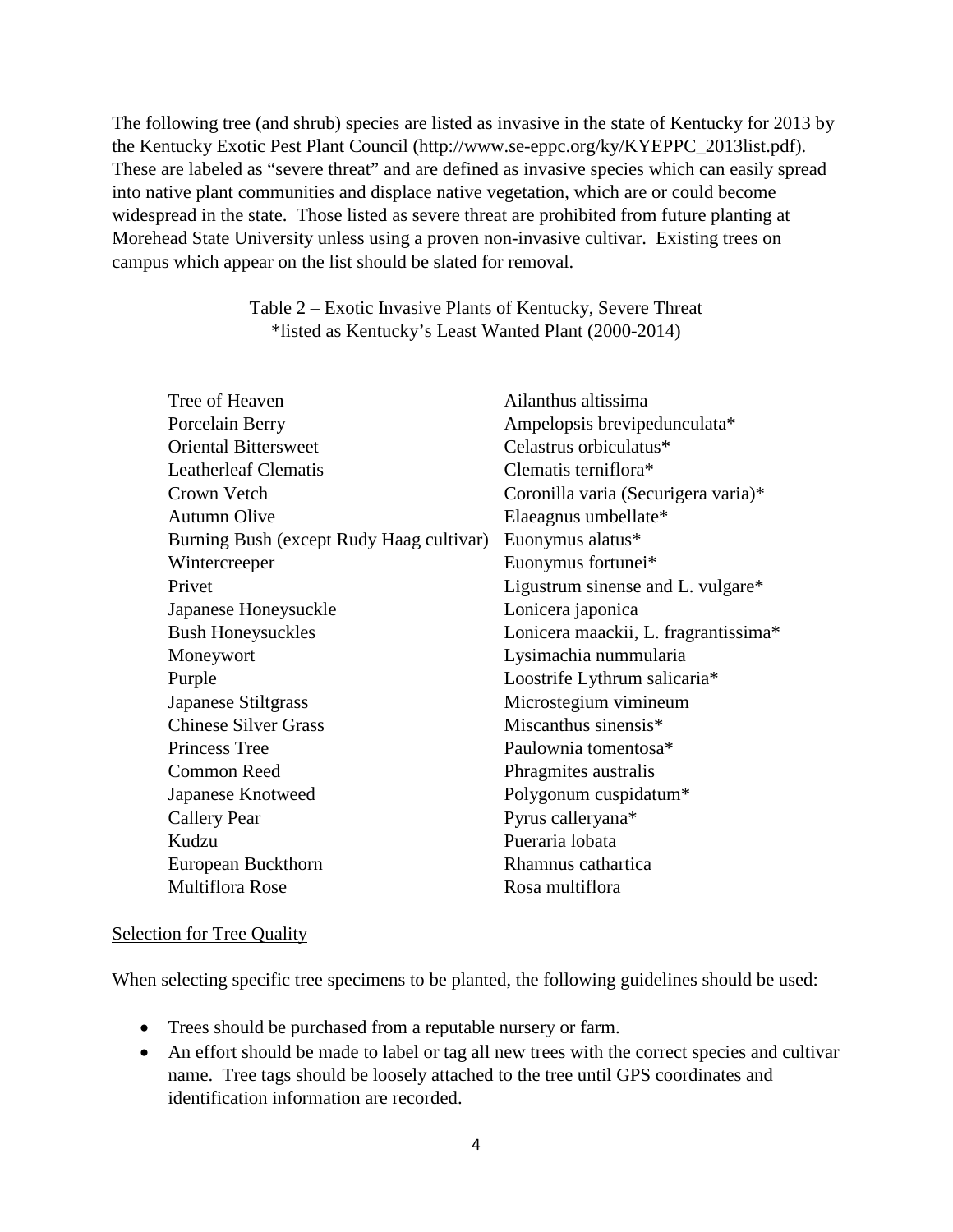- Trees should be free of insects and disease.
- Tree structure and branching should be fitting for the type of tree used. For example, trees that should have a dominant central leader should be selected and those with codominant leaders should be rejected. Poor branching and bark wounds should be avoided in selected trees. Trees requiring major corrective pruning should be avoided.
- Either balled and burlapped or container-grown trees should be used and trees should be of the largest size that is economically feasible. Bareroot trees may be used if necessary, however, require additional care in planting to ensure successful transplantation.
- Balled and burlapped trees should have good root structure and a root flare that is clearly visible at the top of the root ball. Trees showing the presence of girdling roots should be avoided.
- Container-grown trees should have good root structure and be free of circling and girdling roots. Those that are root-bound in the growing container should be avoided.
- Suggested minimum size for new shade trees is  $2^{\prime\prime}$  2 ½" caliper and, depending on the type of tree, 10 – 12 feet high (in accordance with the Morehead State University 2014 Campus Master Plan)
- Suggested minimum size for new small flowering or ornamental tree plantings is 1 ¼" caliper and depending on the type of tree,  $5 - 6$  feet high (in accordance with the Morehead State University 2014 Campus Master Plan)
- Suggested minimum installation size for new evergreen tree plantings is  $5 6$  feet high (in accordance with the Morehead State University 2014 Campus Master Plan)

### Site Preparation, Tree Planting, Mulching and Staking

- Trees and large shrubs should be planted during the Fall season (September through December) before the ground freezes. If planting cannot be done in the fall, the Spring season (February through April) is also allowed, however, trees should be monitored for water availability during hot summer months and or watering equipment should be used (i.e. tree watering bags).
- Verification with local utility companies (or Call 811) must occur prior to digging to locate any underground utility lines in the area. An effort should be made to avoid any other underground obstructions.
- Site should be away from overhead utility lines or tree selection should be made accordingly as to not interfere with lines.
- A soil test should be sent to the Cooperative Extension Service for evaluation for all newly planted sites.
- To plant a tree, dig a hole equal to the depth and 2-3 times as wide as the root ball of the tree to be planted. The sides of the hole should be angled.
- Always handle trees by the root ball and avoid lifting it from the trunk or branches as this can cause damage to the tree and cause the root ball to separate from the trunk, especially for grafted trees.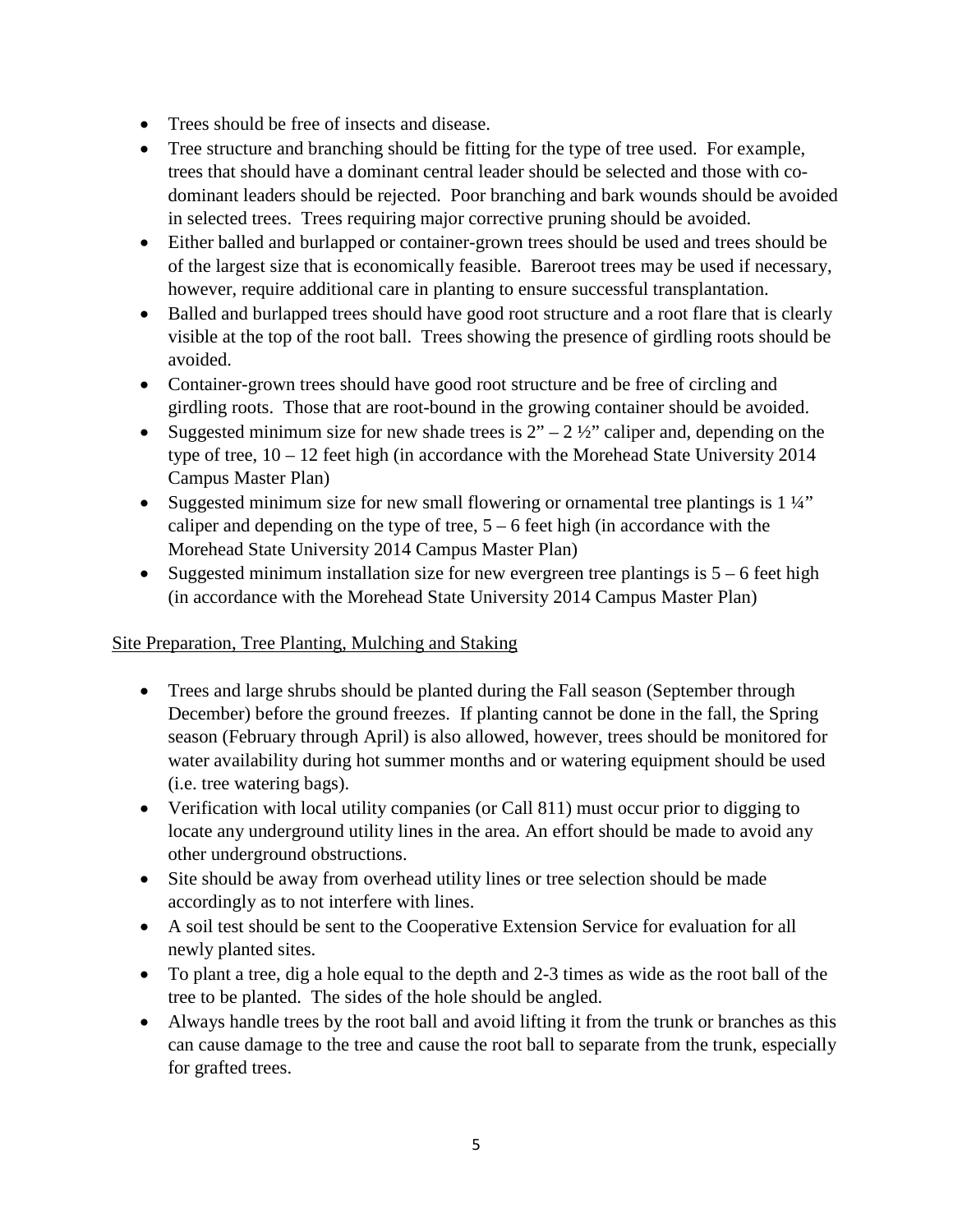

Diagram illustrating proper planting procedure for a tree or shrub. Picture Credit: http://extension.umass.edu/landscape/sites/landscape/files/images/plnt\_mt\_1.jpg

- Place the tree into the hole and ensure that the root collar is at or a little above ground level. If possible, avoid disturbing the soil under the newly place tree unless it is too low and more soil is needed to bring the root collar up to ground level.
- Once tree has been properly placed into the planting hole, use wire cutters to remove all of the wire basket, nails, rope, and twine from the root ball. Burlap should be pulled away from the root ball and any loose material should be cut off, with the exception of the burlap underneath the root ball which can stay in place. If planting container trees, the entire container, excess growing media, and any other non-organic materials should be removed. Roots should be spread out into the hole, avoiding any circling patterns or girdling of the main stem or trunk of the tree.
- After tree is properly placed, the hole can be filled with the original soil and firmly packed to remove any air pockets.
- Water all newly planted trees thoroughly.
- Mulch should be applied on top of the planting hole at a depth of 2-4 inches, taking extra care to keep the mulch at least 4 inches away from the base of the tree trunk.
- Newly planted trees should be inspected every week to evaluate watering needs.
- Staking should be used only when necessary (areas of high wind, etc.) and should be removed promptly if no longer needed for support. Staking can hinder the tree from anchoring itself naturally into the ground. If using stakes, the attachment ropes should be loose enough to allow the tree to sway slightly and should be able to stretch where they attach to the tree. Avoid staking a tree so tight that it cannot move.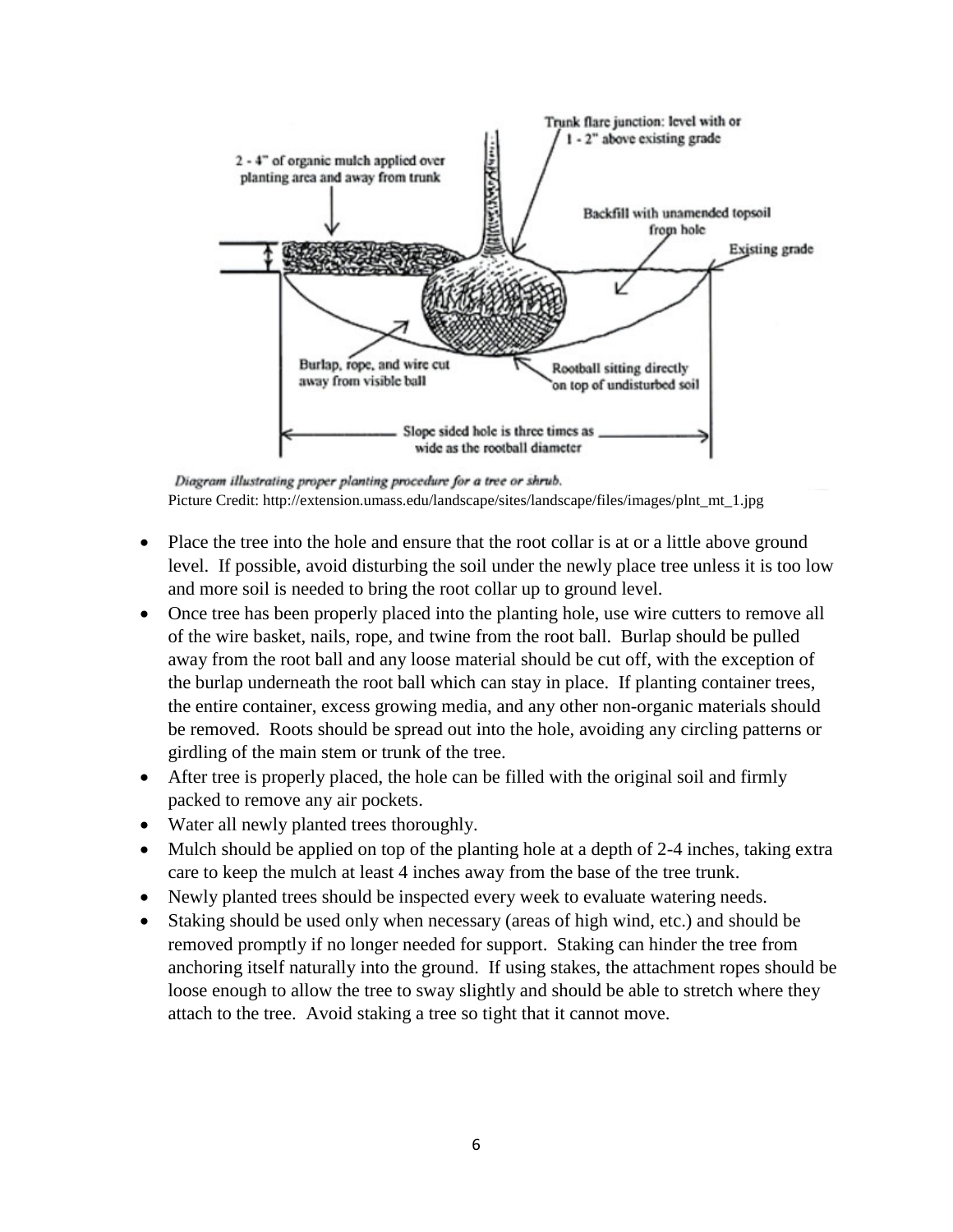### **Maintenance Guidelines**

### Mulching, Fertilization, Pest Management

- Mulching of trees should be completed at least every two years for large trees and annually for younger trees. Mulch should be applied at a depth of no more than 6 inches. Mulch rings should be used as opposed to heaping mulch around and against the trunk of the tree. This will also help with avoidance of hitting the trunk of the tree during mowing and use of a string trimmer.
- Trees that have been planted in the past 3 years may need supplemental irrigation, such as tree watering bags, to aid in the establishment of the tree.
- Newly planted trees do not require fertilization during the first year unless indicated as necessary according to a soil test.
- Routine or annual fertilization of established trees is generally not necessary due to secondary fertilization caused by routine applications of fertilizer in the fall to surrounding turf and ornamental plantings.
- Established trees should be fertilized if indicated as necessary according to a soil test or if the tree is visibly stressed.
- Trees should be monitored regularly for threats of pests and disease. The use of any pesticides should be avoided unless it is deemed necessary to prevent or to treat an existing problem.
- Any use of pesticides should be completed during times of reduced campus population and should be conducted by a certified pesticide applicator or under the supervision of a certified individual.
- All use of personal protective equipment and method of application should be in accordance with the label requirements of any pesticide product.

### Pruning Schedule

- Pruning of trees should be conducted according to the age, health, function, and structure of the tree; timing should match with the type of tree being pruned or problem being addressed. Special attention should be paid to trees in close proximity to walkways and roads for safety concerns.
- For those trees that flower after June  $1<sup>st</sup>$ , pruning should be done in the winter or early spring before the tree puts on new growth. This also includes most shade trees.
- Pruning should be conducted after flowering for any ornamental trees that flower before June 1<sup>st</sup>. Early flowering trees include Dogwood, Redbud, Crabapple, Flowering Cherry, Hawthorn, Ornamental Pear, and Magnolia.
- Young trees (up to 7 years in age) should be pruned annually or as needed to create and maintain structural integrity.
- Trees of mid-age (7 to 20 years of age) should be evaluated and pruned every three to five years.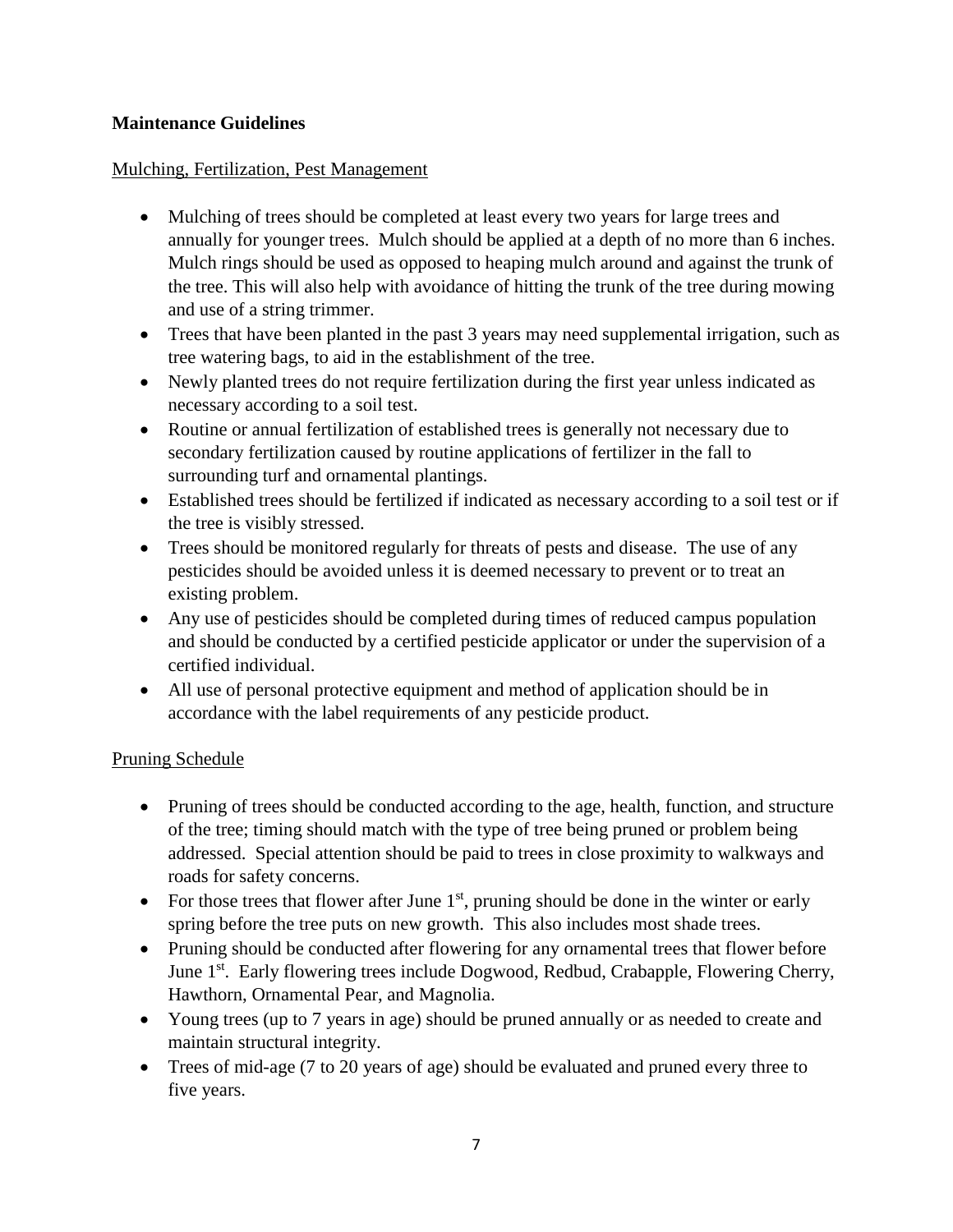• Older trees should be pruned only as needed and to address specific problems such as structural integrity, disease removal, dead or dying branches or to maintain clearance from buildings and other structures.

#### Pruning Practices

- Prior to pruning a tree, a clear objective should be in place. Safety is the first concern of pruning, followed by health and aesthetics.
- Proper personal protective equipment should be used when pruning any tree. The use of ropes and other equipment should be used for larger trees to reduce the risk of injury from falling debris.
- Crown thinning is the recommended method of pruning and is conducted by selectively removing branches in order to increase light penetration and air movement into the crown of the tree.
- Under special circumstances, pruning of lower branches (raising) may be done to provide vertical clearance for sidewalks, streets, entrances, etc. When pruning for clearance, removing too many lower branches can lessen the structural integrity of the tree. Try to maintain live branches on at least 2/3 of the height of the tree.
- Reduction cuts (those to reduce the overall height of the tree) shall not be performed unless absolutely necessary.
- Tree topping shall not be performed under any circumstance.
- When removing a branch, care should be taken so that the pruning cut does not damage the branch bark ridge or branch collar and remaining stem tissue or the trunk is not damaged.



Picture Credit: http://www.kellytree.com/sites/default/files/hardwoods-conifers.png

- Always make pruning cuts just above a node on the desired branch to be cut.
- Pruning of smaller branches (less than 8 inches in diameter) is recommended to thin a tree, rather than making larger cuts which can cause excess stress to the tree.
- Branches to be removed include those with a weak, V-shaped branch angle, those that cross or rub against another branch or the trunk of the tree, diseased branches, or those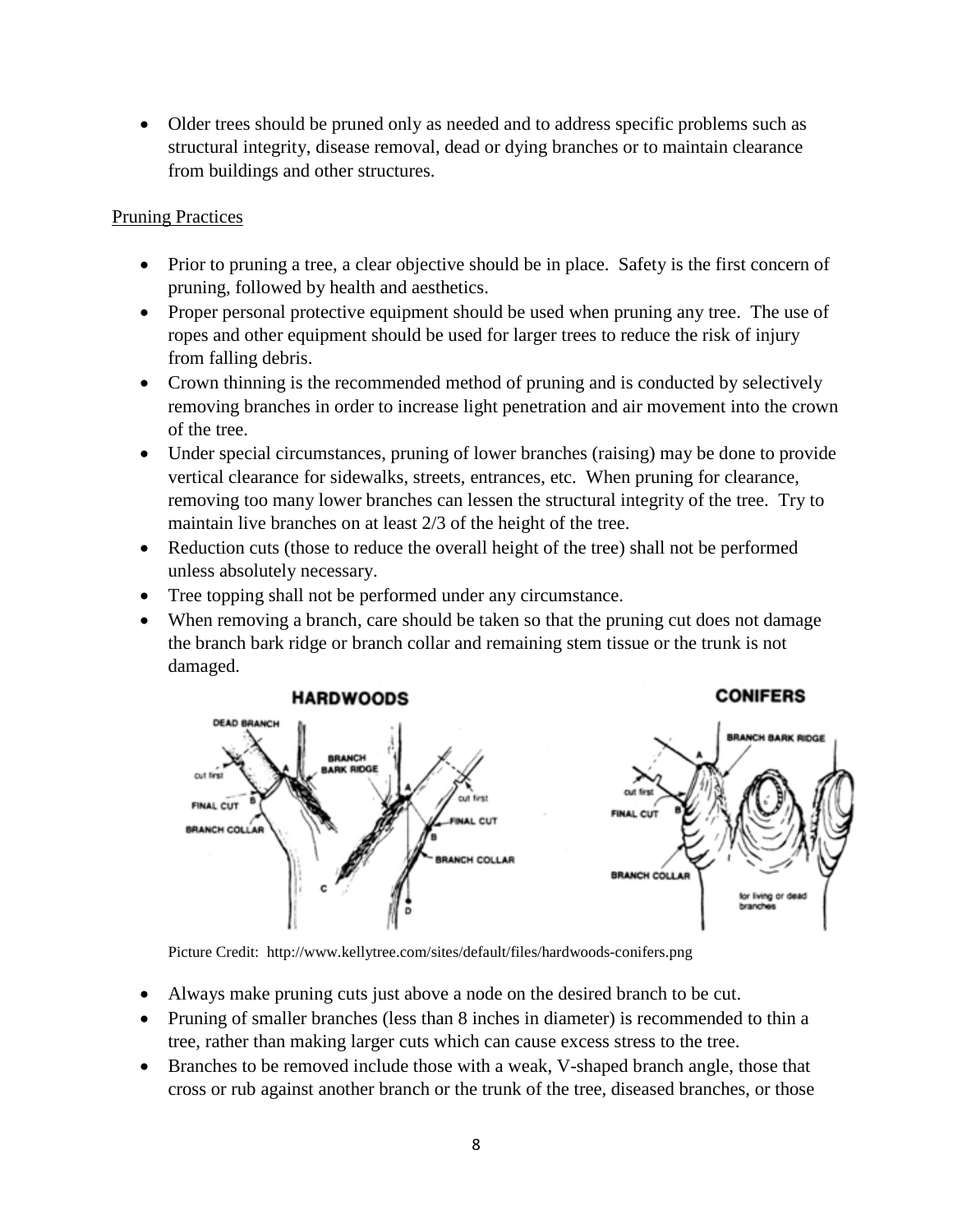needing to be removed to enhance the future structure of the tree. Basal sprouts and epicormic (water) sprouts should always be removed.

- Never remove more than 25% of the tree crown during the given year. Additional pruning can be conducted in subsequent years.
- Heading cuts or those made at an internode should be avoided.
- If pruning a tree with visible damage from disease or insects, pruners should be continuously cleaned and sanitized, especially before using tools on another tree, to avoid cross contamination.

## **Tree Removal**

### General Removal

- Living trees will not be removed unless there is imminent danger to the public, interference with campus structures, designation as an invasive species, detraction from the landscape, poor health, or as necessary for construction.
- The Tree Care Committee should be consulted when removing any living tree that is not covered by the above situations
- All dead trees should be removed promptly from the campus landscape.
- When removing trees, persons involved should be knowledgeable of chainsaw safety and proper personal protective equipment must be used.

### Managing for Catastrophic Events

- During severe weather conditions, such as intense electric storms, high wind events and ice storms, the partial and total failure of damaged and destroyed trees is unavoidable. During such events, Facilities Management employees will remove fallen trees and debris, and may in some instance need the outside assistance of a private tree firm.
- Campus streets and roadways are the first to be cleared, followed by access to critical buildings, such as the power plant and administrative buildings, followed by student residences, libraries, classroom buildings, etc.

# **Protection and Preservation Policies and Procedures**

Preservation, rather than relocation/removal, should be the first priority, especially for large specimen trees that have high location value or historical significance. Without such a policy, many beautiful campus trees would be at risk of being lost during construction and development. If preservation of a particular tree is not possible, then relocation should be the second option. If this is not feasible due tree size, location, condition or other factors, then tree removal becomes the last and least desirable option. The preservation of existing trees in any campus environment is of the utmost importance. Many of the trees on campus are significant either due to their size or species, or because they have some historic identity. Large canopy trees may take 100 years or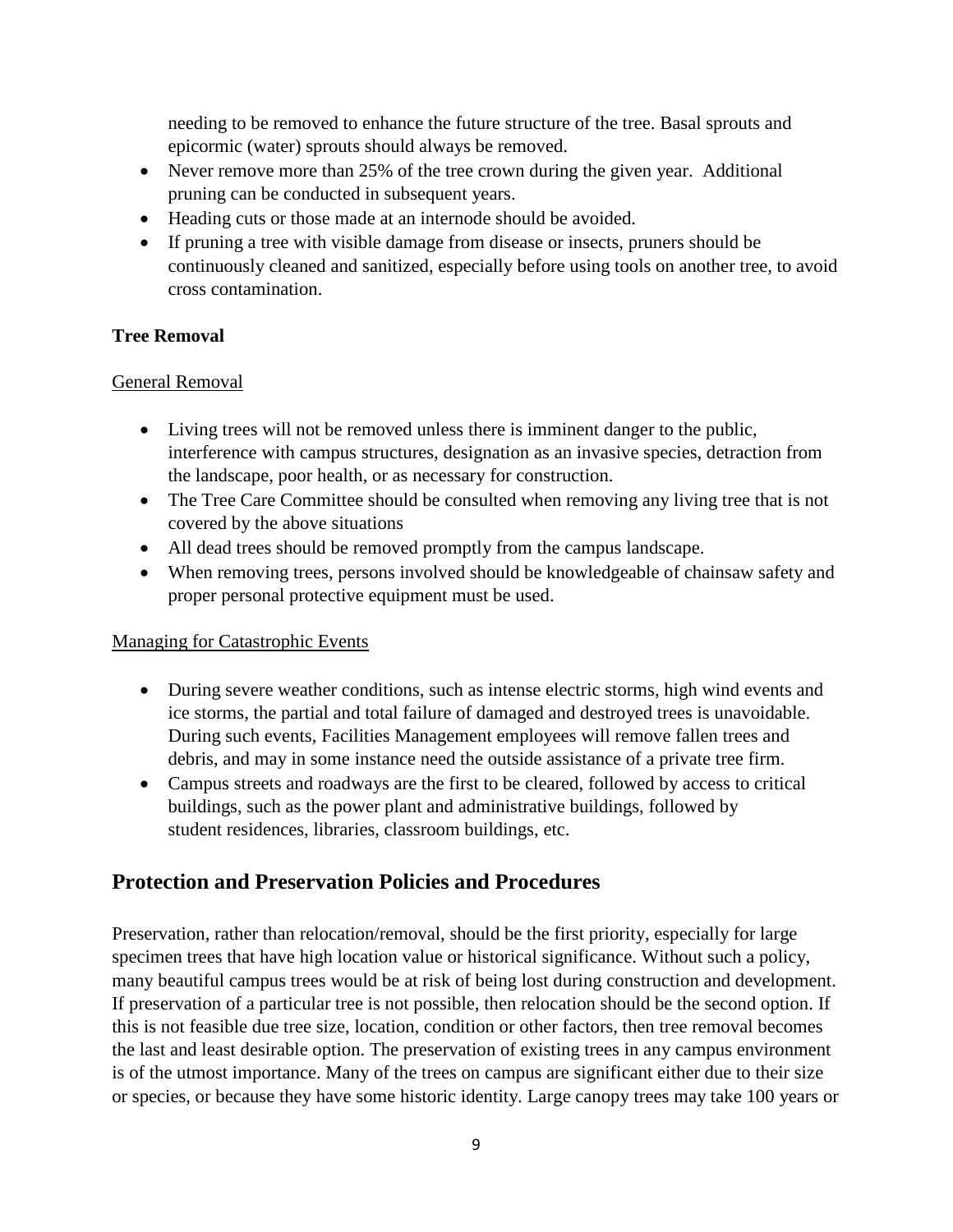more to reach their full size. When a large tree is removed, the impact is immediate and a part of the campus history is lost. The removal of small- to mid-sized trees is not as dramatic; however, the impact on the future campus landscape is significant. When small- and mid-sized trees are removed today, we are eliminating the majestic large trees of the future. We enjoy the presence of large trees on campus today because of the preservation efforts of those who came before us.

When it is determined that existing trees are to be preserved, it becomes critical that they are protected during construction. Construction damage to existing trees is not always apparent, and deleterious effects of construction impacts may take years to emerge. The most common construction damage is root injury due to soil compaction.

#### Tree Protection

- Significant trees designated to remain and be protected during construction will be clearly identified on the site plans.
- The protective zone around each tree will also be clearly identified. The protective zone extends out to the tree's drip line, and is better defined as the Critical Root Zone (CRZ). The CRZ is determined by measuring a radius from the tree's trunk that is equal to one foot for each inch of tree diameter. (Example: A tree with an 18" trunk diameter would have a CRZ of 18 feet from the trunk of the tree. The CRZ would be an 18-foot circle with the tree's trunk at the center of the circle.) The minimum standard of protection is a zone that will extend to the tree canopy drip line. If this minimum standard is not met, the tree should not be considered protected.
- Every effort shall be made to reduce encroachment within tree drip lines, impacts on woodlot water tables, as well as compaction of soil, soil contamination, and mechanical injury to roots, trunks or branches, thereby degrading root function and inhibiting the development of new roots.
- Designers shall assure proposed grades will not bury, suffocate, or expose tree roots within drip lines of trees to remain or to be protected. Grades shall allow for the natural flow of water and avoid ponding near the base of the tree. Every effort shall be made to keep trees on slopes greater than 8% to maintain soil stabilization and minimize removal of trees or soil nearby.
- Designers shall avoid design impacts on trees, including but not limited to, excavation, shoring for buildings, depths of construction for walks and other pavement types, boom swings for large equipment, and grading within prominent tree drip lines within construction fencing and in areas of impact nearby related to the project. Design alternatives to avoid root damage shall be considered including bridging, air spading, etc.
- Directional boring should be used as a priority over open trenching within tree protective zones. Minimum depth for boring within protective zones shall be 2' to avoid root structures and 3' for open pits outside of drip lines. Designers shall budget and design accordingly. Trenching within drip lines shall be cut by hand, air spade, or utilizing other hydraulic or pneumatic air excavation technology. Areas disturbed within protective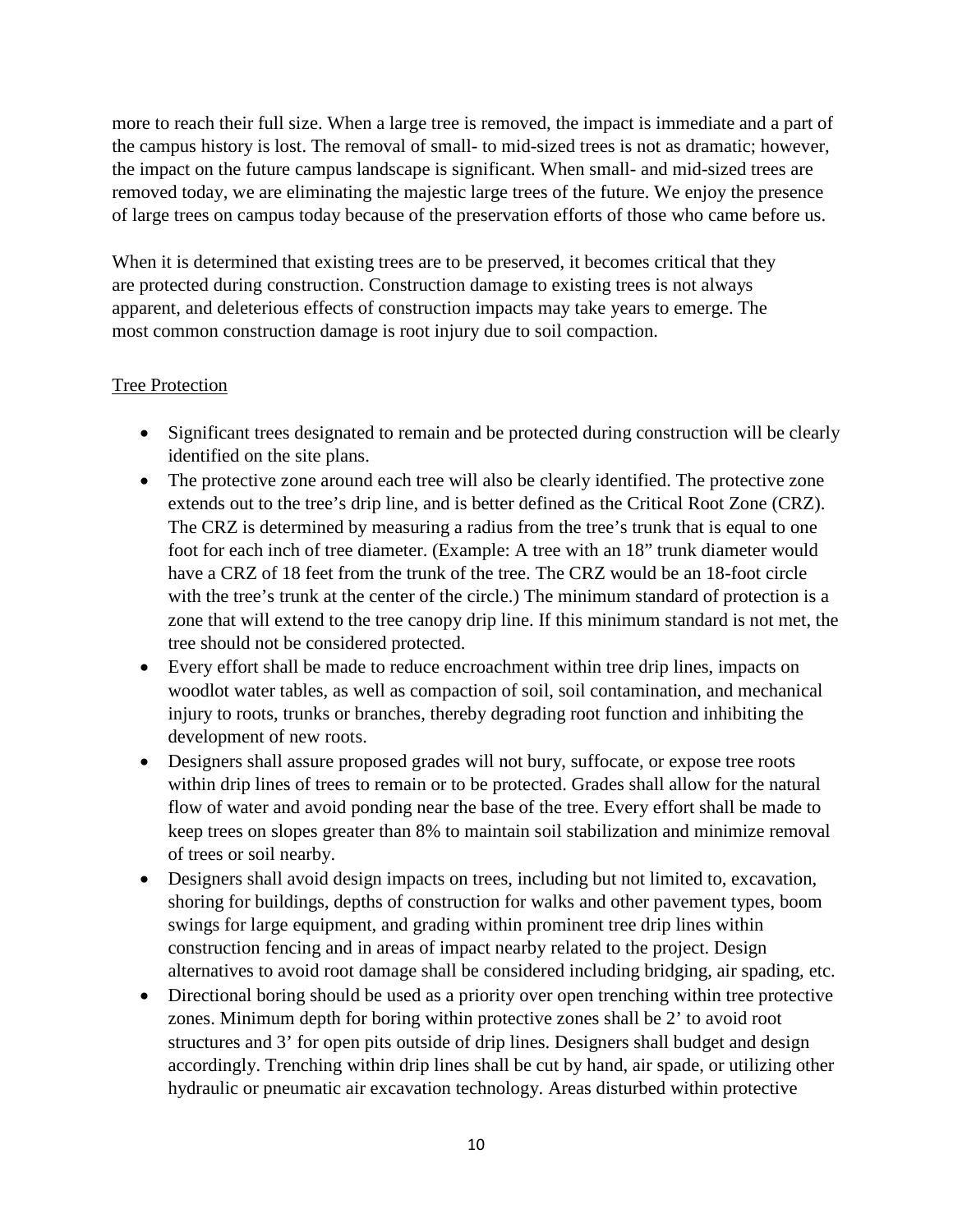zones shall be backfilled immediately and soaked the same day.

- Designers shall guide alternate pedestrian/traffic routes during construction logistics planning to occur outside of tree protective zones when routes through the landscape are warranted. When this is unavoidable, 4"-6" mulch paths or rings should be installed, leaving the trunk clear of mulch, to reduce soil compaction and allow for air and water infiltration.
- Contractor shall not allow activity, including parking, driving of vehicles, pedestrian routing, staging, lay down, material storage , bury pits or concrete washouts within the tree protective zones.

#### Tree Relocation and Removal

- The relocation of existing trees from the site will mean transplanting by either tree spade or by the ball and burlap method. When possible, such transplanting will be ideally done during the dormant season.
- Tree removal involves cutting the tree down and disposing of the debris. The decision to remove a significant tree can only be made by the VP for Facilities Management in consultation with the tree committee members. This includes removals requested during any phase of a project, including the initial design phase and during construction operations.
- In order to maintain the campus forest, significant trees to be removed will be replaced in kind by the project or agency responsible for the removal of the tree.

# **Goals and Targets**

### Campus-Wide Tree Inventory

A tree inventory of existing trees on the Morehead State University Campus has been implemented in the initial stages with preliminary data collection. An updated inventory of all trees on campus will be completed in 2015. This inventory will be a valuable tool for planning the future development of the campus landscape and will be used as an educational tool for students. Future data will include mapping GPS coordinates of existing trees, identification of tree species and cultivar (if possible), diameter at breast height (DBH), and remarks concerning the physical condition of each tree.

## **Tree Damage Assessment**

A tree damage assessment will be performed by a member of the grounds crew or the Grounds Supervisor as damage is noticed or after any weather event has occurred that would likely cause damage to trees on campus. Trees that are of historical importance and those of high value will be assessed for damage by a Certified Arborist to determine the type of action to take in repairing or removing the tree.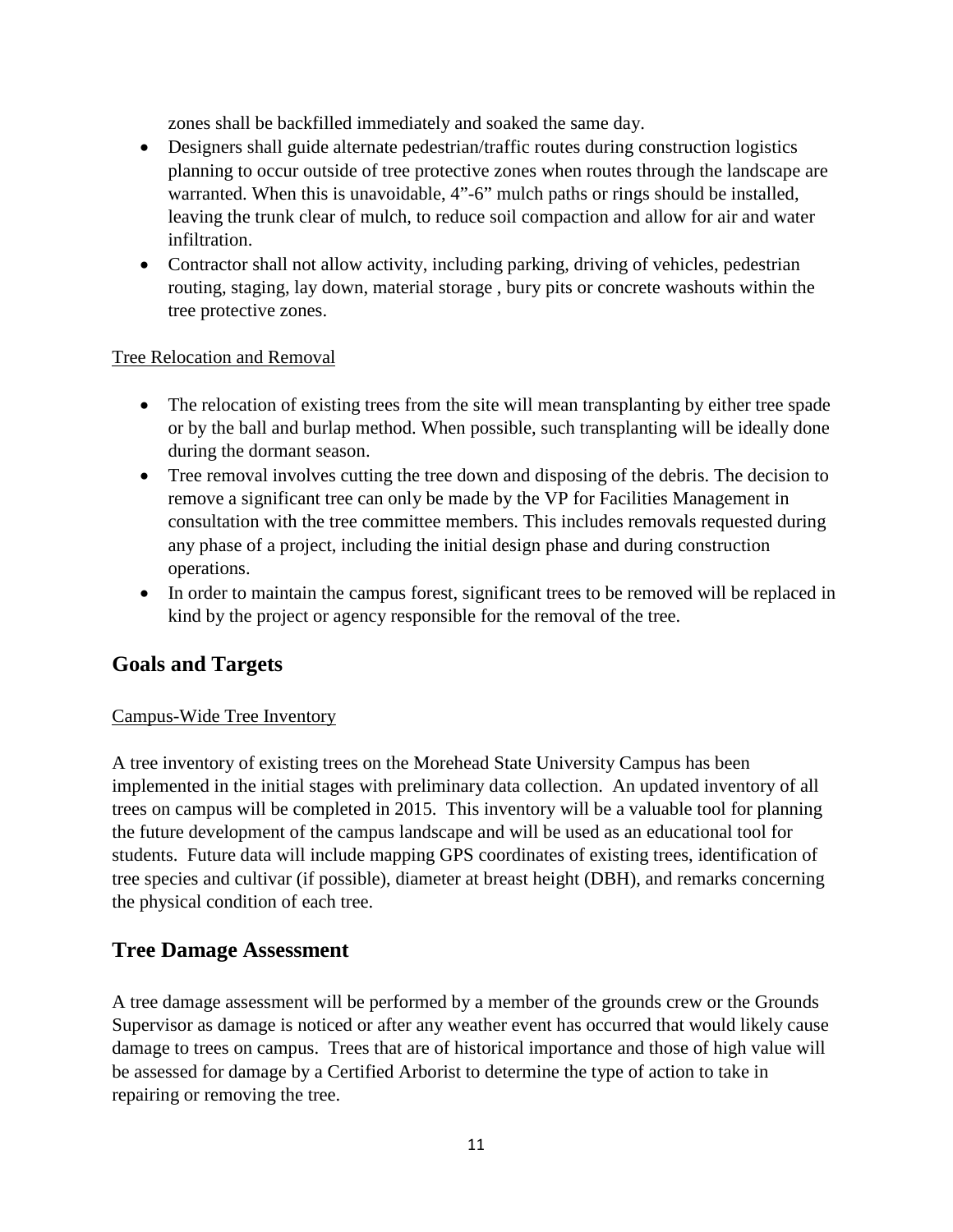### Enforcement, Penalties & Appeals

• All enforcement, penalties & appeals shall be handled through the Morehead State University Police Department and the Department of Student Life in accordance with standard protocols and procedures outlined in their regulations and policies.

# **Prohibited Practices**

- Any intentional damage to trees located on the Morehead State University campus is prohibited.
- Locking bicycles to trees on campus is strictly prohibited. Bike racks are placed throughout campus for the sole purpose of locking bikes.
- No objects shall be attached to any tree on campus without prior approval by the Offices of Facilities Management.
- Tree topping of any tree on campus is prohibited.
- Heading cuts (those made at an internode) is prohibited and should be avoided, except under special circumstances.
- Any tree(s) to be planted on campus, as well as removal of any tree(s), must have prior approval by the MSU Offices of Facilities Management.

# **Definitions of Terminology Related to Campus Trees**

Arborist – an individual trained in the art and science of planting, caring for, and maintaining individual trees. Arborists are knowledgeable about the needs of trees and are trained and equipped to provide proper care.

Branch Bark Ridge - The raised strip of bark at the top of a branch union, where the growth and expansion of the trunk or parent stem and adjoining branch push the bark into a ridge

Branch Collar - the attached structure in woody plants that connects a branch to its parent branch or to the trunk.

Certified Arborist - Certified Arborists are individuals who have achieved a level of knowledge in the art and science of tree care through experience and by passing a comprehensive examination developed by some of the nation's leading experts on tree care. Certified Arborists must also continue their education to maintain their certification and adhere to a Code of Ethics.

Critical Root Zone – the measurement of the radius of a tree trunk calculated to equal to one foot for each inch of tree diameter.